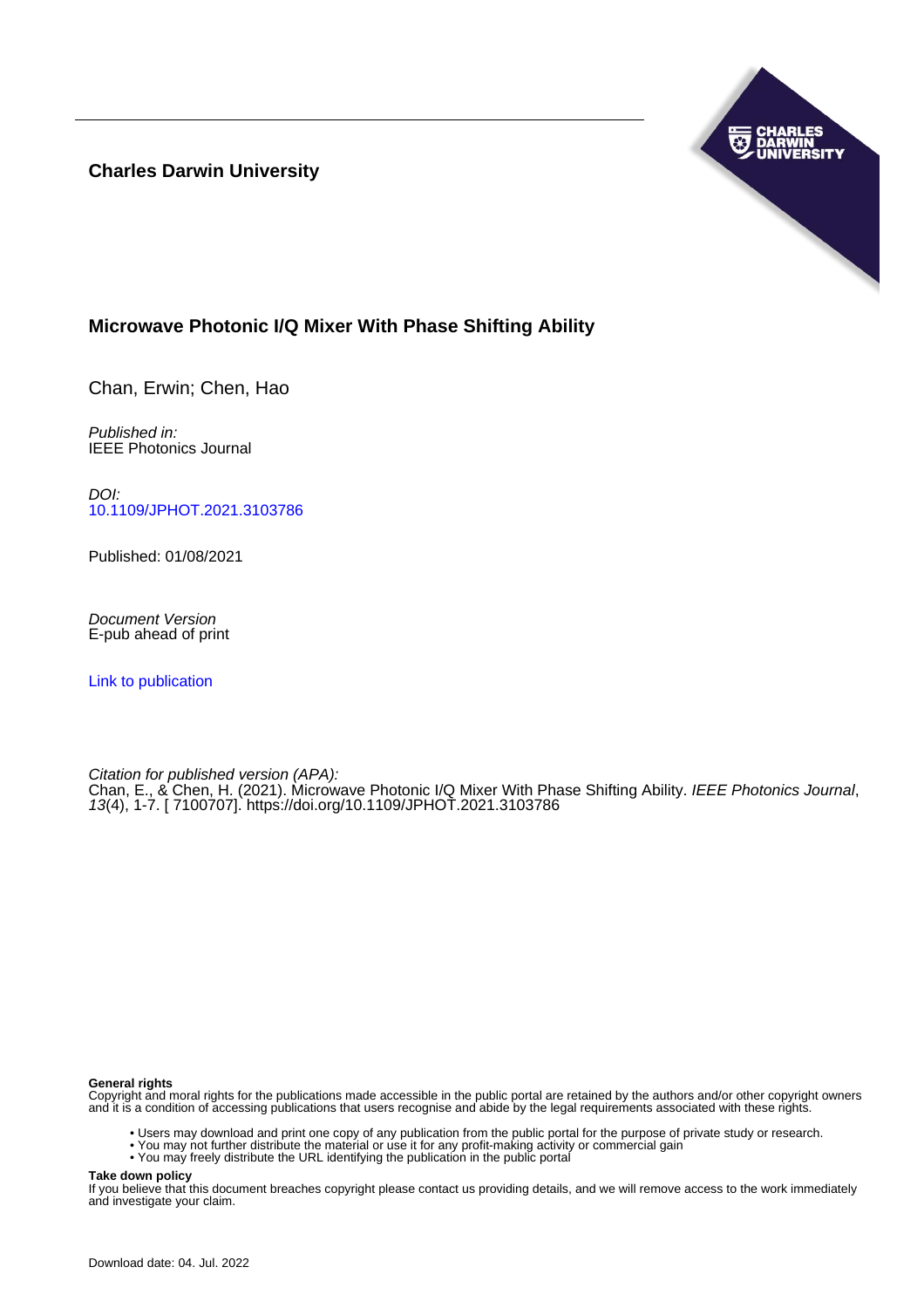# Microwave Photonic I/Q Mixer With Phase Shifting Ability

Hao Chen, *Member, IEEE* and Erwin H. W. Chan, *Senior Member, IEEE*

*Abstract***—A compact system with multiple signal processing functions is of interest in many applications. The purpose of this paper is to present a microwave photonic structure that is capable of simultaneously realising in-phase/quadrature (I/Q) mixing and phase shifting operations. The multi-function signal processor has a simple structure and can be constructed using off-the-shelf components. It is designed to enable commercial modulator bias controllers to be incorporated into the system to provide accurate phase shift and to improve system stability. Non-ideal effects in the system that cause deviation in the two output IF signal phase difference from 90 can be mitigated by adjusting a modulator bias voltage. The multi-function signal processor is theoretically analysed and experimentally demonstrated. Its performance including two output IF signals with a quadrature phase difference, wideband operation, continuous 0 to 360 IF signal phase shift and long-term stable operation are verified experimentally.**

*Index Terms***—IQ mixer, optical modulator, phase shifter, bias controller, microwave photonics.**

# I. INTRODUCTION

There is on-going research in processing microwave and millimetre wave signal in optical domain since 1980s. This millimetre wave signal in optical domain since 1980s. This is because microwave photonic signal processors have the potential of very wide bandwidth, high reconfigurability, parallel processing and multi-function capabilities [1], [2]. They can also be designed to be compatible with fibre optic communication systems. Microwave frequency mixing is one of the key signal processing functions in many defence and telecommunication systems. Various microwave photonic techniques to realise frequency mixing operation have been reported [3]-[6]. In the past 5 years, research on microwave photonic mixers have been focused on specific mixing functions, e.g. image rejection mixing [7], [8], single sideband mixing [9], [10], subharmonic mixing [11], [12] and in-phase/quadrature (I/Q) mixing [13]-[21], rather than simply demonstrating frequency mixing of two microwave signals or improving microwave photonic mixer performance. Recent research also focuses on including additional functions such as phase shifting operation in a microwave photonic mixer [22], [23].

An I/Q mixer produces two quadrature-phase intermediate frequency (IF) signals by mixing a radio frequency (RF) signal with a local oscillator (LO). It is used in super heterodyne and

zero-IF receivers for suppressing interference, microwave phase/frequency discriminators, and Doppler frequency shift (DFS) and phase noise measurement systems [18], [24], [25]. A microwave photonic I/Q mixer can be implemented by a transversal filter approach [13]. It requires controlling the wavelength of two laser sources to alter the optical signal time delay introduced by a dispersive fibre between two Mach Zehnder modulators (MZMs). This I/Q mixer suffers from phase noise, which increases as the RF signal frequency increases. A microwave photonic I/Q mixer can also be implemented by a dual-drive MZM with an asymmetric Mach Zehnder interferometer (AMZI) [14] or a dual-polarisation MZM with a  $90^{\circ}$  optical hybrid [15], [16]. They have the drawbacks of either require accurate control on the AMZI response to align its notch frequency with the LO sideband frequency and require tuning the AMZI notch frequency as the LO frequency changes, or the output IF signals have considerable phase jitter. Using a wavelength division multiplexer (WDM) to separate the upper and lower sideband of an optical signal from a dual-parallel MZM to realise an I/Q mixing operation is simple [17]. However, commercial modulator bias controllers cannot be used to stabilise the dual-parallel MZM bias points. This is because all commercial bias controllers for dual-parallel MZMs are designed to stabilise the main-MZM in the dual-parallel MZM at the quadrature point, i.e. the main-MZM has a bias angle of  $90^{\circ}$ , rather than  $45^{\circ}$  as required in the dual-parallel MZM based I/Q mixer. Bias drift in the dual-parallel MZM alters the quadrature-phase relationship in the two output IF signals. The I/Q mixers based on a dual-polarisation dual-parallel MZM [18] and a dual-polarisation MZM [19] with two sets of polarisation beam splitters (PBSs) and balanced detectors have a complex structure. More importantly, the polarisation state of an optical signal before the PBS needs to be controlled via a polarisation controller to ensure the two output IF signals have a 90° phase difference. The I/Q mixers based on series connection of two optical modulators [20], [21] are only suitable for small signal because the double modulation process generates an unwanted frequency component at the output IF signal frequency. A small input RF signal is needed to ensure this unwanted frequency component has a small amplitude so that it has little effect on the wanted IF signal. Note that the phase of the two output IF signals generated by all the reported I/Q mixers cannot be tuned. Both frequency mixing and phase shifting are required in many systems. It is desirable especially

Manuscript received May 13, 2021; revised July 26, 2021; accepted XX XX, XXXX, Date of publication XX XX, XXXX; date of current version XX XX, XXXX.

Hao Chen and Erwin H. W. Chan are with College of Engineering, IT and Environment, Charles Darwin University, Darwin NT 0909, Australia (e-mail: erwin.chan@cdu.edu.au).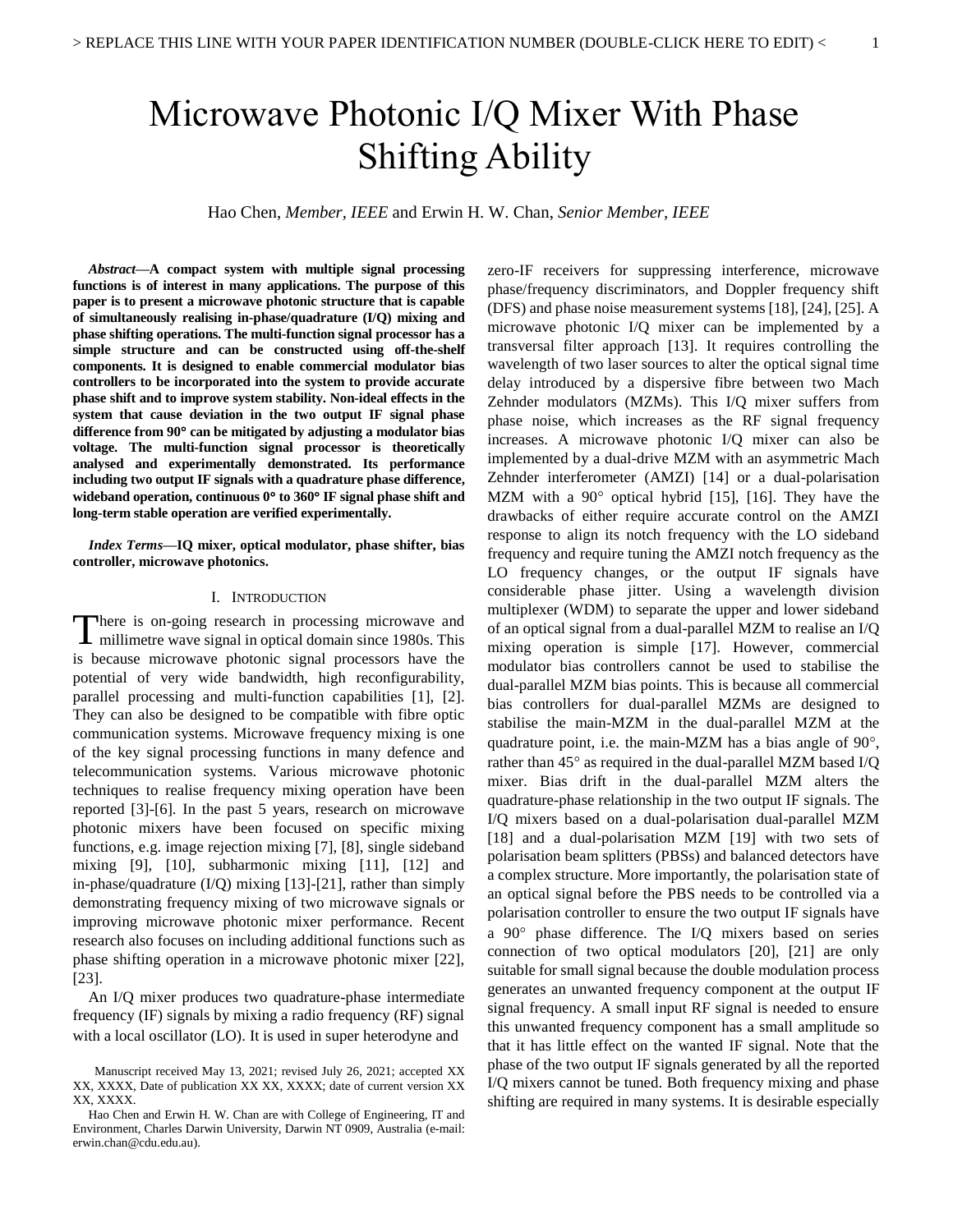in electronic warfare applications [26] to have a simple structure that can realise these two functions. As such, several microwave photonic topologies for frequency mixing and phase shifting have been reported but none of them can achieve the I/Q mixing operation. Both I/Q mixing and phase shifting operations are needed for beamforming in phased array systems [27], and for a zero-IF transceiver in frequency agile radar, multi-band satellite transponder and wideband wireless communication systems [28].

In this paper, we present a compact microwave photonic structure to realise frequency down conversion with two output IF signals having a quadrature phase difference and phase tuning ability. It is based on a dual-polarisation binary phase shift keying (DP-BPSK) dual-drive MZM and an optical bandpass filter (OBPF) to select the upper sidebands of the modulator output. The two orthogonally polarised upper sidebands are polarisation demultiplexed and routed to two photodetectors, which generate two quadrature-phase IF signals. The IF signal phases can be tuned by adjusting the DP-BPSK modulator bias voltages. Using a commercial DP-BPSK modulator to implement the I/Q mixer enables off-the-shelf bias controllers to be incorporated into the system to provide accurate IF signal phase shift and to improve system stability. Theoretical analysis on the proposed I/Q mixer is presented, which shows that adjusting a modulator bias voltage can suppress the non-ideal effects that affect the I/Q mixer performance. Experimental results are presented that demonstrate the proposed I/Q mixer has a wide operating frequency range of 5 to 18 GHz and a full phase shift range of  $0^{\circ}$  to 360 $^{\circ}$  with both quadrature phase error and phase shift error of less than  $\pm 3^{\circ}$ . Using commercial modulator bias controllers in an I/Q mixer and phase shifter structure to obtain a long-term stable performance is also demonstrated for the first time.

# II. OPERATION PRINCIPLE AND SIMULATION RESULTS



Fig. 1. Schematic diagram of the I/Q mixer with tunable phase.

Fig. 1 shows the structure of the proposed photonics-based I/Q mixer. Continuous wave light from a laser source is launched into a DP-BPSK modulator. The modulator comprises a 3-dB optical coupler, two BPSK modulators (MZM<sub>X</sub> and MZM<sub>Y</sub>), a 90 $^{\circ}$  polarisation rotator (PR) and a polarisation beam combiner (PBC). It also has two built-in monitor photodiodes (PDs) for automatic bias control for modulator bias drift compensation. An RF signal is fed into a 90 hybrid coupler before injecting into one of the RF ports of  $MZM_X$  and  $MZM_Y$ . An LO is equally split into two by a power divider and is applied to the other RF ports of  $M Z M_X$  and  $MZM_Y$ . The bias angle of  $MZM_X$  and  $MZM_Y$  can be controlled by the DC bias voltage *VbX* and *VbY* respectively. The output of the DP-BPSK modulator consists of two orthogonal linearly polarised optical signals. The lower sidebands and the optical carrier of the optical signals are filtered out by an OBPF. The upper sidebands of the two orthogonal linearly polarised optical signals are demultiplexed by a PBS. The PBS output electric<br>fields are given by<br> $E(\lambda) = \frac{1}{\pi} \sum_{i=1}^{\infty} \left[ \frac{J_{i}(\beta_{i\pi})e^{i(\alpha_{i\pi}t + \frac{\pi}{2} + \phi)}}{J_{i}(\beta_{i\pi})e^{i(\alpha_{i\pi}t + \pi + 2\phi)}} \right]$  (1)

fields are given by  
\n
$$
E_{01}(t) = \frac{1}{2\sqrt{2}} E_{in} \sqrt{I_{ff}} e^{j\omega_x} \left[ J_1(\beta_{RF}) e^{j(\omega_{RF} + \frac{\pi}{2} + \phi)} + J_2(\beta_{RF}) e^{j(2\omega_{RF} + \pi + 2\phi)} \right]
$$
\n
$$
= \frac{1}{2\sqrt{2}} E_{in} \sqrt{I_{ff}} e^{j\omega_x} \left[ J_1(\beta_{LP}) e^{j(\omega_{tot} + \phi_2 + \beta_x)} + J_2(\beta_{LP}) e^{j(2\omega_{tot} + 2\phi_2 + \beta_x)} \right]
$$
\n
$$
= E_{01}(t) = \frac{1}{\sqrt{2}} E_{in} \sqrt{I_{in}} e^{j\omega_x} \left[ J_1(\beta_{RF}) e^{j\omega_{RF}t} + J_2(\beta_{RF}) e^{j2\omega_{RF}t} \right]
$$
\n(2)

$$
2\sqrt{2}
$$
\n
$$
+J_{1}(\beta_{LO})e^{j(\omega_{LO}+\beta_{\chi})}+J_{2}(\beta_{LO})e^{j(\omega_{LO}+\beta_{\chi}+\beta_{\chi})}\n\n= \frac{1}{2\sqrt{2}}E_{in}\sqrt{t_{ff}}e^{j\omega_{\chi}t}\left[J_{1}(\beta_{RF})e^{j\omega_{RF}t}+J_{2}(\beta_{RF})e^{j2\omega_{RF}t}\n\n+J_{1}(\beta_{LO})e^{j(\omega_{LO}+\beta_{\chi})}+J_{2}(\beta_{LO})e^{j(2\omega_{LO}+\beta_{\chi})}\n\right]
$$
\n(2)

where  $E_{in}$  is the electric field amplitude of the continuous wave light into the DP-BPSK modulator, *tff* is the insertion loss of each BPSK modulator,  $J_n(x)$  is the Bessel function of  $n^{\text{th}}$  order of the first kind,  $\omega_c = 2\pi f_c$  is the angular frequency of the optical carrier,  $\omega_{LO} = 2 \pi f_{LO}$  and  $\omega_{RF} = 2 \pi f_{RF}$  are the angular frequency of the LO and RF signal respectively,  $\beta_{LO(RF)} = \pi V_{LO(RF)} / V_{\pi RF}$  is the LO (RF signal) modulation index, *VLO*(*RF*) is the voltage of the LO (RF signal) into each electrode of the BPSK modulator,  $V_{\pi RF}$  is the modulator RF port switching voltage,  $\beta_{X(Y)} = \pi V_{bX(bY)} V_{\pi DC}$  is MZM<sub>X</sub> (MZM<sub>Y</sub>) bias angle and  $V_{\pi DC}$  is the modulator DC port switching voltage. In practice, 90 hybrid couplers and power dividers have phase imbalance. We include the 90° hybrid coupler phase imbalance  $\phi_1$  and the power divider phase imbalance  $\phi_2$  in the analysis to examine how these non-ideal effects affect the I/Q mixer performance. Note that only the first and second order sidebands are considered in the analysis. The higher order sidebands are neglected as they have small amplitudes. (1) and (2) show the amplitude and phase of the positive sidebands from  $MZM_X$  and MZM<sub>Y</sub>.



Fig. 2. Spectra of the optical signals into (a)  $PD_1$  and (b)  $PD_2$ . Magnitude response of the OBPF (dashed line). *fc*: optical carrier frequency, *fRF*: RF signal frequency, *fLO*: LO frequency.

The I/Q mixer output optical spectra can be obtained based on (1) and (2) and are shown in Fig. 2(a) and (b). It can be seen from the figure that the phases of the LO sidebands are determined by the bias angles. Both the LO and RF signal sideband phases are affected by the coupler and power divider phase imbalances. The sidebands from  $MZM_X$  and  $MZM_Y$  are detected by  $PD_1$  and  $PD_2$  respectively. The photocurrent is the product of the PD responsivity  $\Re$  and the electric field squared.  $PD_1$  and  $PD_2$  output photocurrent at the IF signal angular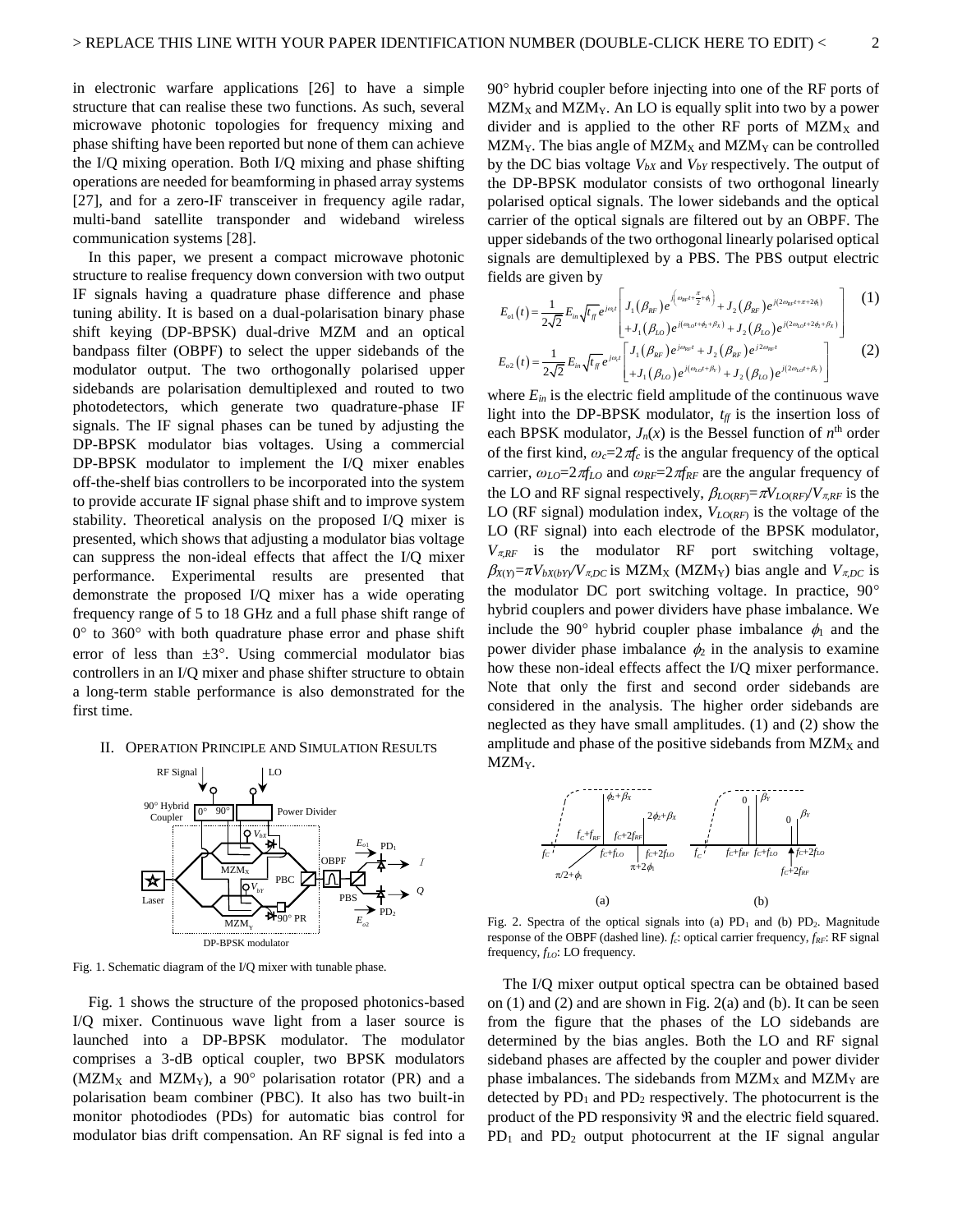$$
I_{o l, l r}(t) = \frac{1}{4} P_{n} t_{f l} \mathfrak{R} J_{1} \left( \beta_{k r} \right) J_{1} \left( \beta_{l} \right) \cos \left( \left( \omega_{k r} - \omega_{l} \right) t + \frac{\pi}{2} + \phi_{l} - \phi_{2} - \beta_{x} \right)
$$
 (3)

$$
J = \frac{1}{4} P_{in} t_{f} \Re J_1 (\beta_{RF}) J_1 (\beta_{LO}) \cos[(\omega_{RF} - \omega_{LO})t + \frac{1}{2} + \phi_1 - \phi_2 - \beta_X]
$$
  

$$
I_{o2,IF}(t) = \frac{1}{4} P_{in} t_{f} \Re J_1 (\beta_{RF}) J_1 (\beta_{LO}) \cos((\omega_{RF} - \omega_{LO})t - \beta_Y)
$$
 (4)

where  $P_{in}$  is the continuous wave light power into the DP-BPSK modulator. (3) and (4) show the two output IF signals have the same amplitude. The phase of the two output IF signals are  $\pi/2+\phi_1-\phi_2-\beta_X$  and  $-\beta_Y$ . This shows the two IF signal phases can be tuned by controlling  $MZM_X$  and  $MZM_Y$  bias angles via the modulator bias voltages. Under an ideal situation, i.e.  $\phi_1 = \phi_2 = 0^\circ$ , an I/Q mixer, i.e. the two output IF signals have a  $90^\circ$  phase difference, can be obtained by ensuring  $MZM_X$  and  $MZM_Y$ have the same bias angle. A commercial 4-40 GHz bandwidth  $90^\circ$  hybrid coupler and 1-40 GHz bandwidth power divider have a typical phase imbalance of  $\pm 5^{\circ}$  and  $\pm 3^{\circ}$  respectively [29]. (3) shows  $MZM_X$  bias angle can be adjusted to compensate for the effect of the coupler and power divider phase imbalance. (3) and (4) indicate that the structure shown in Fig. 1 exhibits I/Q mixing with phase shifting ability. A continuous  $0^{\circ}$  to 360° phase shift in the two output IF signals is realised by changing the bias voltage  $V_{bX}$  and  $V_{bY}$  from 0 to  $2V_{\pi DC}$ . Note that a commercial DP-BPSK modulator has two built-in monitor PDs. This enables the bias angles of  $MZM_X$ and MZM<sup>Y</sup> to be controlled and stabilised by off-the-shelf modulator bias controllers, e.g. Plugtech MZM bias controller MBC-MZM-01.

Since the two photocurrents at the IF signal frequency have the same amplitude, the electrical power of the two output IF signals are the same and are given by

The same and are given by  

$$
P_{I(Q), out} = \frac{1}{32} P_{in}^2 t_{ff}^2 \Re^2 J_1^2 (\beta_{RF}) J_1^2 (\beta_{LO}) R_o
$$
(5)

where  $R<sub>o</sub>$  is the PD load resistance. (5) shows the electrical power of the IF signals at the two PD outputs are independent to the modulator bias angles. Hence changing the modulator bias voltages to realise the phase shifting operation has no effect on the IF signal amplitude. The average optical power into the PDs can be obtained from (1) and (2). It is given by<br>  $P = \frac{1}{2} P_t t_{\infty} [J_{\infty}^2 (\beta_{\infty}) + J_{\infty}^2 (\beta_{\infty}) + J_{\infty}^2 (\beta_{\infty}) + J_{\infty}^2$ 

e obtained from (1) and (2). It is given by  
\n
$$
P_{ave} = \frac{1}{8} P_{in} t_{ff} \left[ J_1^2 (\beta_{RF}) + J_1^2 (\beta_{LO}) + J_2^2 (\beta_{RF}) + J_2^2 (\beta_{LO}) \right]
$$
 (6)

(6) shows the average output optical power is also independent to the modulator bias angles and is the same for both PBS outputs. (3)-(6) show the second order sidebands do not affect the output IF signal for the I/Q mixer with a sub octave bandwidth and have little effect on the average output optical power under small signal condition. In the case of multi-octave operation, the second order sidebands beat at the PD generates a second order harmonic component, which is located inside the mixer instantaneous bandwidth. This limits the mixer multi-octave spurious free dynamic range performance. Also note that (3)-(6) are also applied for the OBPF designed to pass the lower sidebands while suppress the upper sidebands and the optical carrier.

Note that there are several microwave photonic mixers implemented using a DP-BPSK modulator [30]-[32]. The mixer presented in [30] can realise I/Q mixing but it focuses on improving the conversion efficiency and is unable to realise the phase shifting operation. The mixer presented in [31] can realise phase shifting operation but has a single output. Hence it is not an I/Q mixer. The mixer presented in [32] can realise multichannel phase shifting operation via controlling two orthogonally polarised optical signal polarisation states through a polarisation controller (PC) in front of a polariser. This phase shifting technique requires the polariser to be integrated with the PC in order to obtain a robust performance that is insensitive to environmental perturbations, and the PC needs to be electrically controlled to obtain a specific phase shift. In the proposed structure, the phase shifting operation is realised by controlling the modulator bias voltages. This has the advantages of simplicity, small size and low cost. Furthermore, the proposed structure can be designed to have a long-term stable performance and to eliminate the effect of phase imbalance in the coupler used in the system. These have not been investigated in the reported DP-BPSK modulator based mixers. Note that a high edge roll-off optical filter can select one sideband while largely suppressing the carrier and the unwanted sideband. Using this optical filter in the proposed structure enables the mixer to be operated over a wide frequency range with a lower operating frequency of few GHz. The bandwidth of the proposed I/Q mixer is limited by the  $90^\circ$ hybrid coupler, which is also required in the reported DP-BPSK modulator based mixers [30], [31]. Fortunately, broadband 8-67 GHz 90° hybrid couplers are commercially available. Therefore, the proposed I/Q mixer and phase shifter can operate from the X band to well beyond the Ka band.

#### III. EXPERIMENTAL RESULTS



Fig. 3. Experimental setup of the DP-BPSK modulator based I/Q mixer. BC: Bias controller.

The concept of the proposed photonics-based I/Q mixer with phase shifting ability was verified experimentally using the setup shown in Fig. 3. A laser source (Santec WSL-100) generated a 13 dBm 1550 nm continuous wave light. The polarisation state of the continuous wave light was aligned to the slow axis through a polarisation controller  $(PC_1)$  before injecting into a DP-BPSK modulator (Fujitsu FTM7980EDA). Two microwave signal generators were used to generate a 11.985 GHz RF signal and a 11.9 GHz LO. The 90° hybrid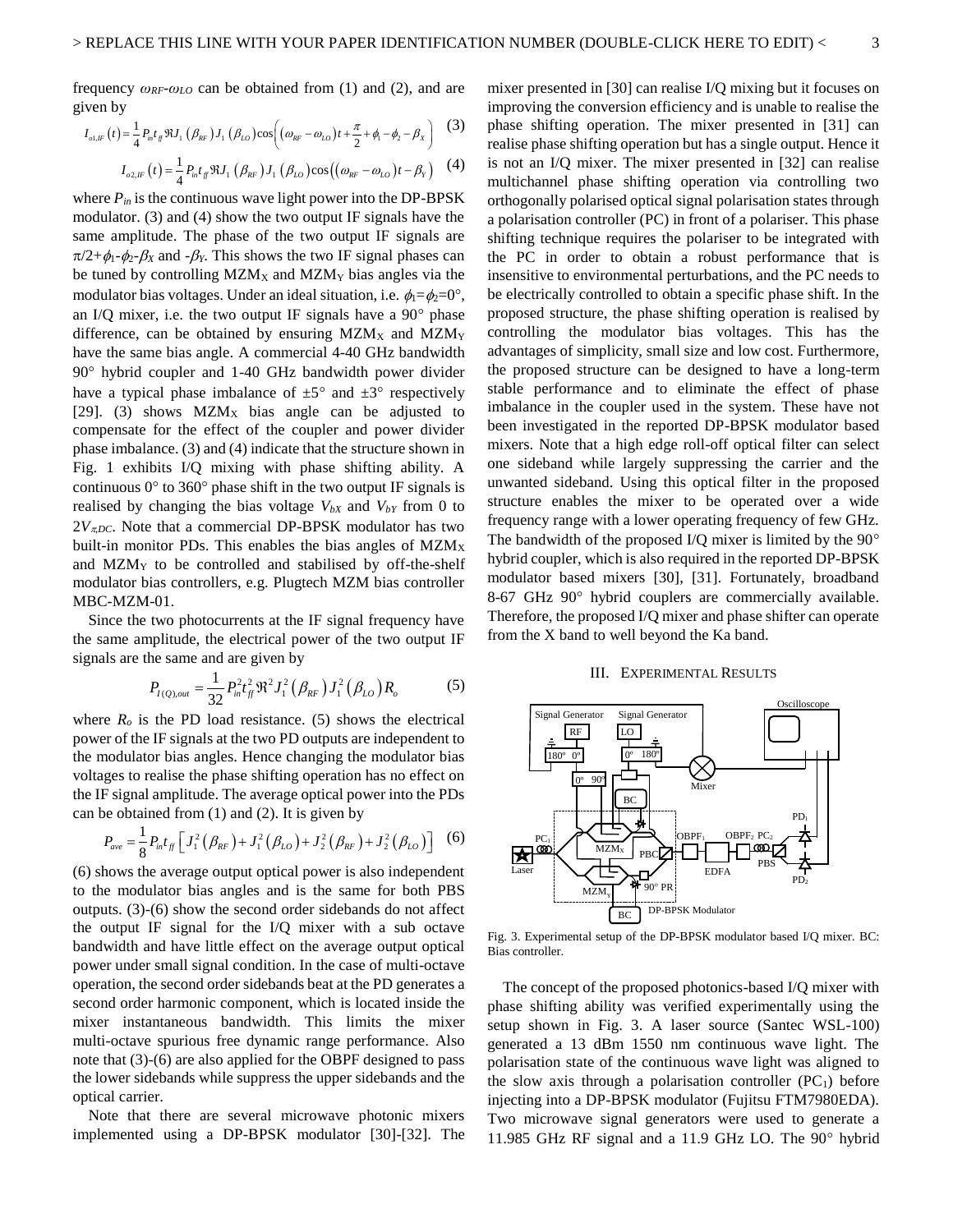coupler (KRYTAR 1830) and the power divider (Gwave GPD-2-020265) used in the experiment had a 3-dB bandwidth of 2-18 GHz and 2-26.5 GHz respectively. Note that two identical 1-18 GHz bandwidth 180° hybrid couplers were connected at the two microwave signal generator outputs. One of the outputs of the two  $180^\circ$  hybrid couplers were connected to an electrical mixer (Minicircuits ZX05-24MH-S+), which generated an IF signal that was used as a reference signal on a 100 MHz four-channel oscilloscope (CRO) (Keysight DSOX2014A). Two modulator bias controllers (Plugtech MBC-MZM-01) were connected to the built-in PDs and the DC bias ports of the DP-BPSK modulator. These bias controllers can stabilise the operating point of an MZM at any point in the modulator transfer function, which not only can enable the realisation of a  $0^{\circ}$ -360 $^{\circ}$  IF signal phase shift but the desired IF signal phase shift can be maintained over a long period of time. Note that DC power supplies instead of bias controllers can be used to provide DC bias voltages to  $MZM_X$  and  $MXM_Y$  but the modulator bias drift causes the IF signal phase to change gradually with time.



Fig. 4. Normalised magnitude response of OBPF<sub>1</sub> (dashed line) and measured optical spectrum before (blue line) and after (red line)  $OBPF<sub>1</sub>$  when both  $MZM_X$  and  $MZM_Y$  are operating at (a) the peak bias point and (b) the null bias point.

Fig. 4(a) and (b) show the optical spectrum before and after the tunable optical bandpass filter (OBPF<sub>1</sub>) when both  $MZM_X$ and MZM<sup>Y</sup> are biased at the peak point and the null point.  $OBPF<sub>1</sub>$  magnitude response is also shown by the dashed line in the figures. It can be seen from the figures that  $OBPF<sub>1</sub>$  largely suppresses the optical carrier and the lower sidebands. Note that the horizontal axis in Fig. 4 is in wavelength. Therefore, the upper sidebands in frequency were suppressed, and the first order lower sideband in frequency was the dominant optical component, which determines the average output optical power. Its amplitude remains the same for different  $MZM_X$  and  $MZM<sub>Y</sub>$  bias angles. OBPF<sub>1</sub> was followed by an erbium-doped fibre amplifier (EDFA) and a 0.5 nm 3-dB bandwidth optical bandpass filter (OBPF<sub>2</sub>) to compensate for the system loss and to suppress the amplified spontaneous emission (ASE) noise. A polarisation controller (PC<sub>2</sub>) after OBPF<sub>2</sub> was adjusted to align the polarisation states of the two orthogonally polarised optical signals to the slow and fast axis before launching to a PBS. This ensures one of the PBS outputs consists of the optical signal from MZM<sup>X</sup> only while the other PBS output consists of the optical signal only from MZMY. Two PDs (Discovery Semiconductors DSC30S) with bandwidths of 20 GHz and responsivities of 0.8 A/W were connected to the PBS outputs.

The IF signals generated by the two PDs were measured in both frequency and time domain on an electrical signal analyser (ESA) (Keysight N9000A) and an CRO.

The transfer functions of  $MZM_X$  and  $MZM_Y$  inside the DP-BPSK modulator were measured in advance. This was done by measuring the DP-BPSK modulator average output optical power while sweeping  $MZM_X$  bias voltage from -10 V to 10 V while MZM<sup>Y</sup> was biased at the null point and vice versa. The results show  $MZM_X$  and  $MZM_Y$  have a switching voltage of 8.7 V and 8.54 V respectively. The peak bias voltage of  $MZM_X$  and  $MZM<sub>Y</sub>$  are -0.1 V and -1 V respectively. The difference of these two voltages was used as a bias offset for the phase shift measurement.



Fig. 5. Measured electrical spectra at the I/Q mixer (a)  $PD_1$  and (b)  $PD_2$  output when both  $MZM_X$  and  $MZM_Y$  are biased at the peak point. Measured electrical spectra at the I/Q mixer (c)  $PD_1$  and (d)  $PD_2$  output when both  $MZM_X$  and  $MZM<sub>y</sub>$  are biased at the null point.

Fig. 5(a) and (b) show the electrical spectra of the two I/Q mixer outputs when both  $MZM_X$  and  $MZM_Y$  were biased at the peak point. The power of the two output IF signals at 85 MHz are around -19.5 dBm. The middle and bottom trace of Fig. 6(a) show the two IF signal waveforms measured on the CRO. The phase difference of the two IF signals can be obtained using the phase measurement function on the CRO and is found to be 91°. The above measurements were repeated after biasing both  $MZM_X$  and  $MZM_Y$  at the null point. Fig. 5(c) and (d) show the IF signal powers remain almost the same, i.e. -19.5 dBm, after changing the modulator bias voltages. More importantly, the middle and bottom trace of Fig. 6(b) show the phase difference of the two IF signals remains  $91^\circ$  and the two IF signals have a  $180^\circ$  phase shift compared to that in Fig.  $6(a)$ . This demonstrates the realisation of I/Q mixing with phase shifting operation.

The phase shifting operation of the proposed I/Q mixer was investigated. Initially, both  $MZM_X$  and  $MZM_Y$  were biased at the peak point ( $V_{bX}$ =-0.1 V and  $V_{bY}$ =-1 V). Under this condition,  $PD_1$  and  $PD_2$  output electrical spectra are shown in Fig. 5(a) and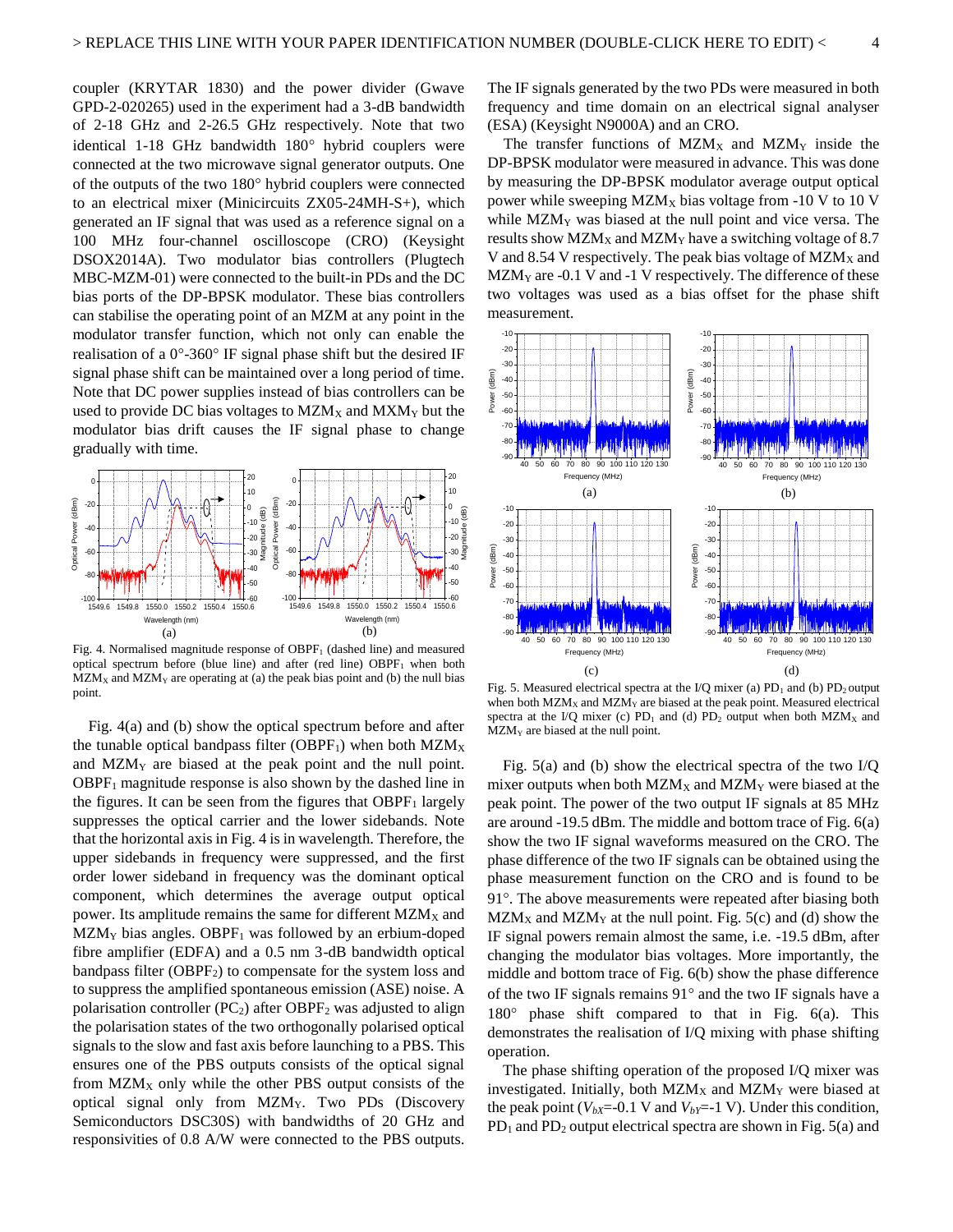

Fig. 6. IF signal waveforms measured at  $PD_1$  (middle trace) and  $PD_2$  (bottom trace) output when both  $MZM_X$  and  $MZM_Y$  are biased at (a) the peak point and (b) the null point. A reference IF signal waveform measured at the electrical mixer output is shown in the top trace.

(b) and the IF signal waveforms, which have a  $91^\circ$  phase difference, are shown in Fig. 6(a). The phase shift of the IF signals from  $PD_1$  and  $PD_2$  relative to the reference IF signal from the electrical mixer were measured on the CRO and are normalised to be  $0^{\circ}$  and  $91^{\circ}$  respectively as shown by the arrows in Fig. 7(a). The IF signal phase shifts were measured for different  $MZM_X$  and  $MZM_Y$  bias voltages. Fig. 7(a) shows  $PD_2$  output IF signal phase increases linearly from  $-180^\circ$  to  $+180^\circ$  when MZM<sub>Y</sub> bias voltage changes from -9.56 V to 7.56 V. At the same time, changing  $MZM_X$  bias voltage from -8.8 V to 8.6 V causes -88 $\degree$  to 269 $\degree$  PD<sub>1</sub> output IF signal phase change. This demonstrates the phase of the IF signals can be controlled by the modulator bias voltages. Furthermore, the two IF signal phase difference can be maintained at  $90^{\circ}$  with less than  $3^{\circ}$ errors as shown in Fig. 7(b). This verifies the proposed structure has both I/Q mixing and phase shifting functions. Note that the difference of the two modulator bias voltages is around 1 V to ensure the IF signals have a quadrature phase relationship. This agrees with the bias offset value obtained from  $MZM_X$  and  $MZM_Y$  transfer function measurement. This verifies that a  $90^{\circ}$  IF signal phase difference is obtained by setting the two BPSK modulators to have almost the same bias angle. Fig. 8 shows the two output IF signal peak-to-peak voltages measured on the CRO have less than  $8 \mu V$  change when adjusting the modulator bias voltages to tune the IF signal phases. This demonstrates that the phase shifting operation has very little effect on the output IF signal amplitudes. Note that, due to the bandwidth limitation of the CRO used in the experiment, the I/Q mixer phase shifting ability can only be demonstrated at an IF signal frequency of less than 100 MHz. There is no problem for the proposed structure to operate at a higher IF signal frequency of few hundred megahertz or even a gigahertz for electronic warfare applications [33], as long as the PD bandwidth is wide enough to cover the IF signal frequency. Since a bias controller is required in all photonics-based frequency mixers that involve optical modulators for stabilising the modulator bias point, controlling the modulator bias voltage via a bias controller to implement the phase shifting operation

does not increase the system size and cost. This also avoids the frequency-dependent phase shift problem when using an electronic phase shifter after the PD to realise the phase shifting operation.



Fig. 7. (a) Predicted (solid line) and measured  $MZM_X$  (red dots) and  $MZM_Y$ (blue squares) bias voltage versus the phase of  $PD_1$  and  $PD_2$  output IF signal relative to the reference IF signal phase. (b)  $PD_1$  and  $PD_2$  output IF signal phase difference for different  $PD_2$  output IF signal phases obtained by adjusting  $MZM_X$  and  $MZM_Y$  bias voltages shown in (a).



Fig. 8. PD<sub>1</sub> (red square) and PD<sub>2</sub> (blue square) output IF signal peak-to-peak voltages for different PD<sub>2</sub> output IF signal phases.

The RF signal frequency was changed from 11.905 GHz to 11.995 GHz while the LO frequency was fixed at 11.9 GHz to examine the proposed I/Q mixer performance for different output IF signal frequencies. Both  $MZM_X$  and  $MZM_Y$  were biased at the peak point. Fig. 9 shows the proposed I/Q mixer conversion efficiency, which is the ratio of the output IF signal power to the input RF signal power, and the phase difference of the two output IF signals, versus the IF signal frequency. The figures show the two I/Q mixer outputs have a conversion efficiency of around -16 dB and -16.8 dB. There is less than 1  $dB$  change in the conversion efficiency and only  $1^{\circ}$  phase difference variation in the two output IF signals as the IF signal frequency changes from 5 to 95 MHz.



Fig. 9. (a) Measured I/Q mixer conversion efficiency at PD<sub>1</sub> output (red square) and  $PD_2$  output (blue square) for different IF signal frequencies. (b) Measured IF signal phase difference for different IF signal frequencies.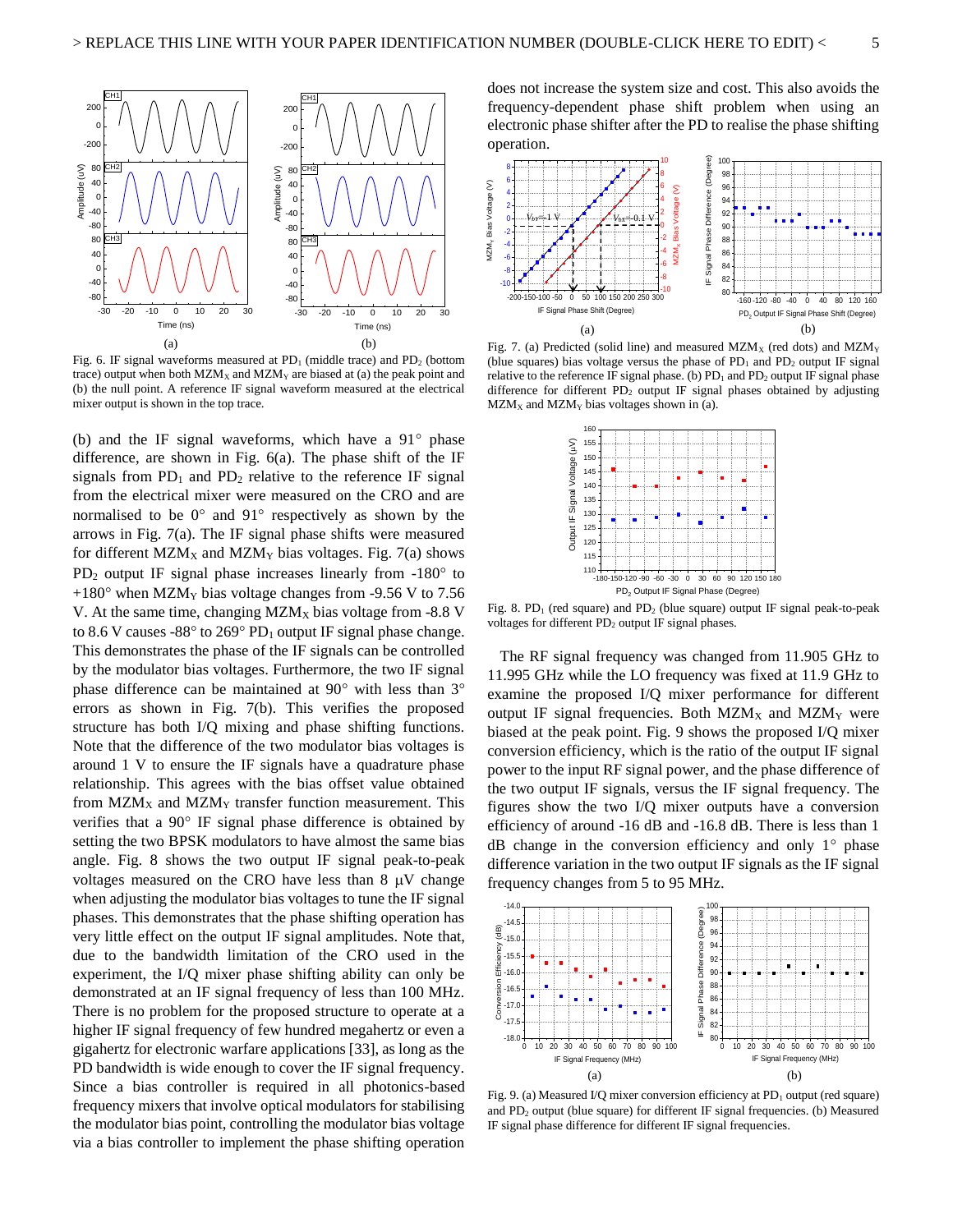In order to demonstrate the proposed I/Q mixer is capable to operate over a wide frequency range, the conversion efficiency and the IF signal phase difference were measured for different input RF signal frequencies. The LO frequency was changed accordingly to fix the IF signal frequency at 85 MHz. The measurement in Fig. 10(a) shows the conversion efficiency of the I/Q mixer at the two PD outputs has less 1.5 dB change over a 13 GHz frequency range from 5 GHz to 18 GHz. There is around 1 dB difference in conversion efficiency of the two PD outputs, which can be eliminated by adjusting the optical power into the PDs. Fig. 10(b) shows the IF signal phase difference remains 90 $^{\circ}$  with  $\pm 1^{\circ}$  error for different input RF signal frequencies.



Fig. 10. (a) Measured I/Q mixer conversion efficiency at PD<sub>1</sub> output (red square) and  $PD_2$  output (blue square) for different RF signal frequencies. (b) Measured IF signal phase difference for different RF signal frequencies.



Fig. 11. Stability measurement of  $PD_1$  output IF signal phase relative to the reference IF signal phase (blue square) and  $PD_1$  output IF signal peak-to-peak voltage (red square), and stability measurement of the two output IF signal phase difference, when both  $MZM_X$  and  $MZM_Y$  are biased at the peak point  $((a), (b))$  and the null point  $((c), (d))$ .

An important advantage of the proposed I/Q mixer is that off-the-shelf modulator bias controllers can be used to lock the operating point of the DP-BPSK modulator to obtain a long-term stable performance. To verify this, the RF signal and LO frequencies were set at 11.985 GHz and 11.9 GHz

respectively. Both  $MZM_X$  and  $MZM_Y$  were biased at the peak point.  $PD_1$  output IF signal waveform peak-to-peak voltage and phase relative to the reference IF signal phase were measured on the CRO every minute for 30 minutes. The measurements are shown in Fig. 11(a). Fig. 11(b) shows the two PD output IF signal phase difference stability measurement. The measurements shown in Fig. 11(a) and (b) were repeated after adjusting  $MZM_X$  and  $MZM_Y$  bias voltages via the bias controllers so that both  $MZM_X$  and  $MZM_Y$  were biased at the null point. The corresponding results are shown in Fig. 11(c) and (d). Fig. 11 shows the output IF signal peak-to-peak voltage has less than 10  $\mu$ V change over 30 minutes. The output IF signal phase can be maintained within  $\pm 2^{\circ}$  relative to the reference IF signal phase. Fig.  $11(a)$  and (c) show PD<sub>1</sub> output IF signal phase is changed from  $10^{\circ} \pm 2^{\circ}$  to  $-168^{\circ} \pm 2^{\circ}$  when changing the two BPSK modulator bias angles from 0 to  $\pi$ . This  $180^\circ$  phase change agrees with theory. Fig. 11(b) and (d) show the phase difference of the two output IF signals is maintained at  $90^{\circ}$ ±2° over 30 minutes.

## IV. CONCLUSION

A microwave photonic structure based on a DP-BPSK modulator and an OBPF, that is capable to realise frequency down conversion with two phase-tunable quadrature-phase IF signals, has been presented. Adjusting the modulator bias voltages not only can shift the two output IF signal phases without altering their amplitudes, but it can also mitigate the effect of the coupler and power divider phase imbalance on the output IF signals. The I/Q mixer and phase shifter structure is designed to enable commercial bias controllers to be incorporated into the system to eliminate the modulator bias drift problem. It should be emphasised that the bias drift problem in many microwave photonic signal processors based on a dual-parallel MZM structure cannot be solved by using  $\frac{1}{10}$   $\frac{1}{10}$   $\frac{1}{10}$   $\frac{20}{25}$   $\frac{30}{30}$  commercial bias controllers. This is because commercial bias controllers for dual-parallel MZMs can only lock the sub-MZMs and the main-MZM at the null and quadrature point respectively. Experimental results have been presented that demonstrate, for the first time, a microwave photonic structure exhibits wideband and long-term stable I/Q mixing and phase shifting operation. The phase shift errors and the errors in the two output IF signal phase difference are less than  $\pm 3^{\circ}$ . The measured IF signal phase shifts for different modulator bias voltages are in excellent agreement with predictions.

#### **REFERENCES**

- [1] R. A. Minasian, E. H. W. Chan, and X. Yi, "Microwave photonic signal processing," *Opt. Exp.,* vol. 21, no. 19, pp. 22918–22936, 2013.
- [2] R. A. Minasian, "Ultra-wideband and adaptive photonic signal processing of microwave signals," *IEEE J. Quant. Elect.,* vol. 52, no. 1, pp. 0600816, 2016.
- [3] G. K. Gopalakrishnan, R. P. Moeller, M. M. Howerton, W. K. Burns, K. J. Williams, and R. D. Esman, "A low-loss downconverting analog fiber-optic link," *IEEE Trans. Microwave Theory Tech.,* vol. 43, no. 9, pp. 2318-2323, 1995.
- [4] Y. Li, R. Wang, J. S. Klamkin, L. A. Johansson, P. R. Herczfeld and J. E. Bowers, "Quadratic electrooptic effect for frequency down-conversion," *IEEE Trans. Microwave Theory Tech.,* vol. 58, no. 3, pp. 665-673, 2010.